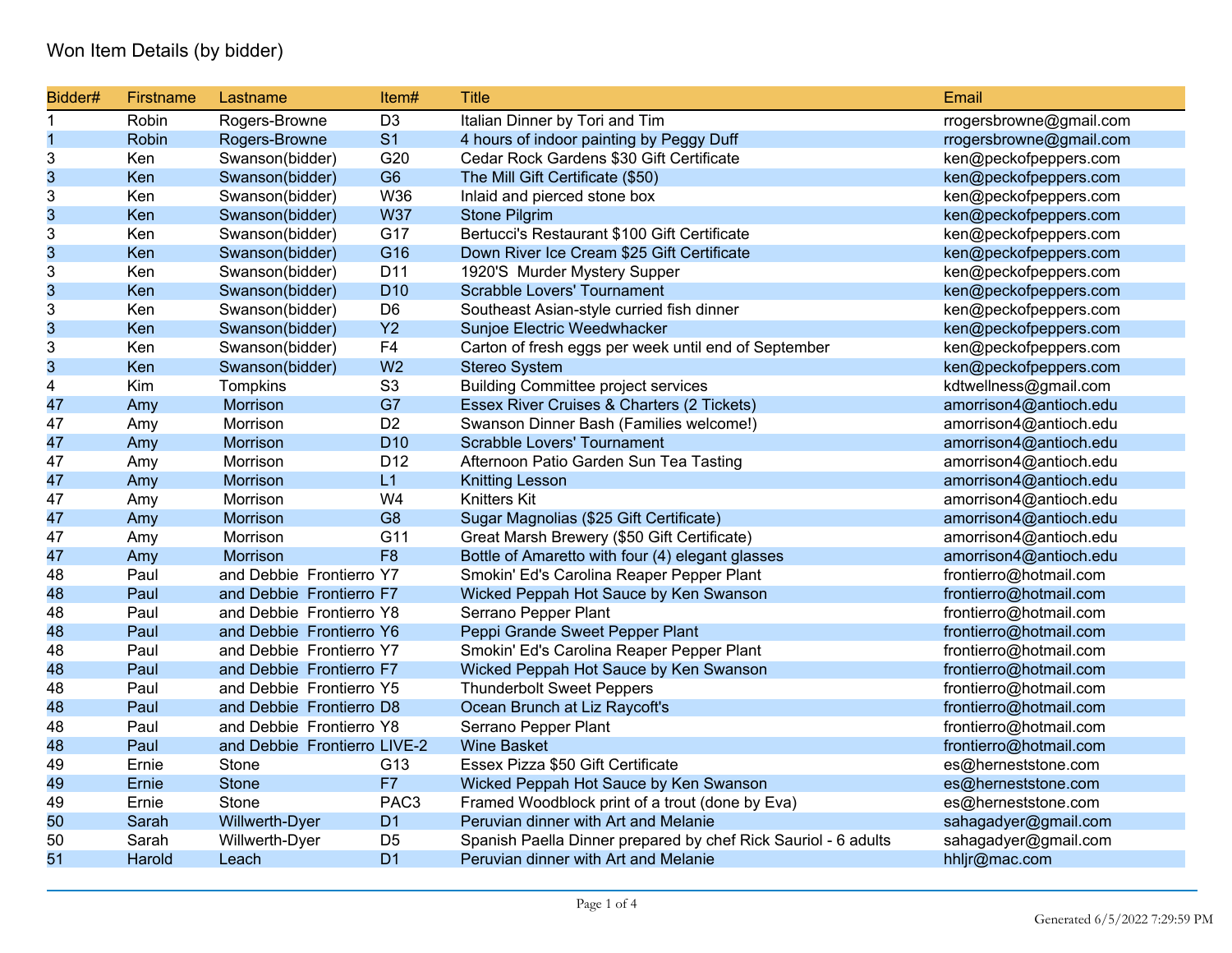| Bidder# | Firstname     | Lastname        | Item#           | <b>Title</b>                                                   | Email                                   |
|---------|---------------|-----------------|-----------------|----------------------------------------------------------------|-----------------------------------------|
| 52      | <b>JENNEY</b> | <b>HARKNESS</b> | D <sub>10</sub> | Scrabble Lovers' Tournament                                    | vharkn@hotmail.com                      |
| 53      | Rebecca       | Axelrod         | Y1              | Craftsman electric leaf blower (lightly used)                  | rebeccaaxelrod46@gmail.com              |
| 53      | Rebecca       | Axelrod         | D <sub>11</sub> | 1920'S Murder Mystery Supper                                   | rebeccaaxelrod46@gmail.com              |
| 53      | Rebecca       | Axelrod         | D7              | <b>Irish Whiskey Tasting</b>                                   | rebeccaaxelrod46@gmail.com              |
| 53      | Rebecca       | Axelrod         | F <sub>6</sub>  | The Essential Hot Sauce by Ken Swanson                         | rebeccaaxelrod46@gmail.com              |
| 53      | Rebecca       | Axelrod         | W <sub>5</sub>  | <b>Italian Bag</b>                                             | rebeccaaxelrod46@gmail.com              |
| 53      | Rebecca       | Axelrod         | Y4              | <b>Beefsteak Tomato Plant</b>                                  | rebeccaaxelrod46@gmail.com              |
| 53      | Rebecca       | Axelrod         | S <sub>1</sub>  | 4 hours of indoor painting by Peggy Duff                       | rebeccaaxelrod46@gmail.com              |
| 54      | Alexandra     | Kirby           | E <sub>4</sub>  | Guided walk of Sagamore Hill Reservation                       | pleasantstreetmusicstudio@gmail.<br>com |
| 54      | Alexandra     | Kirby           | G <sub>9</sub>  | Essex Seafood (\$50 Gift Certificate and t-shirts)             | pleasantstreetmusicstudio@gmail.<br>com |
| 54      | Alexandra     | Kirby           | D <sub>2</sub>  | Swanson Dinner Bash (Families welcome!)                        | pleasantstreetmusicstudio@gmail.<br>com |
| 54      | Alexandra     | Kirby           | D <sub>10</sub> | <b>Scrabble Lovers' Tournament</b>                             | pleasantstreetmusicstudio@gmail.<br>com |
| 56      | tom           | Duff            | D <sub>2</sub>  | Swanson Dinner Bash (Families welcome!)                        | tomduffessex@gmail.com                  |
| 56      | tom           | <b>Duff</b>     | D <sub>5</sub>  | Spanish Paella Dinner prepared by chef Rick Sauriol - 6 adults | tomduffessex@gmail.com                  |
| 56      | tom           | Duff            | D <sub>3</sub>  | Italian Dinner by Tori and Tim                                 | tomduffessex@gmail.com                  |
| 56      | tom           | <b>Duff</b>     | F <sub>3</sub>  | Homemade Peanut Brittle - 1 pound                              | tomduffessex@gmail.com                  |
| 56      | tom           | Duff            | W15             | Drawers for organizing small stuff #2                          | tomduffessex@gmail.com                  |
| 56      | tom           | Duff            | W14             | Drawers for organizing small stuff #1                          | tomduffessex@gmail.com                  |
| 56      | tom           | Duff            | Y <sub>5</sub>  | <b>Thunderbolt Sweet Peppers</b>                               | tomduffessex@gmail.com                  |
| 56      | tom           | <b>Duff</b>     | D <sub>11</sub> | 1920'S Murder Mystery Supper                                   | tomduffessex@gmail.com                  |
| 56      | tom           | Duff            | S <sub>2</sub>  | Guy with a truck! (Alex Marks)                                 | tomduffessex@gmail.com                  |
| 56      | tom           | Duff            | D7              | <b>Irish Whiskey Tasting</b>                                   | tomduffessex@gmail.com                  |
| 56      | tom           | Duff            | F <sub>9</sub>  | Homemade cookies for 6 months                                  | tomduffessex@gmail.com                  |
| 56      | tom           | <b>Duff</b>     | W <sub>3</sub>  | <b>Vulcan Ladder</b>                                           | tomduffessex@gmail.com                  |
| 56      | tom           | Duff            | W41             | Wood Bowl with seashell rim                                    | tomduffessex@gmail.com                  |
| 56      | tom           | <b>Duff</b>     | D <sub>8</sub>  | Ocean Brunch at Liz Raycoft's                                  | tomduffessex@gmail.com                  |
| 56      | tom           | Duff            | F <sub>5</sub>  | Three dozen fancy cupcakes made to order                       | tomduffessex@gmail.com                  |
| 56      | tom           | <b>Duff</b>     | F <sub>6</sub>  | The Essential Hot Sauce by Ken Swanson                         | tomduffessex@gmail.com                  |
| 57      | Mary          | Carlin          | D <sub>12</sub> | Afternoon Patio Garden Sun Tea Tasting                         | marycarlin212@gmail.com                 |
| 57      | <b>Mary</b>   | Carlin          | D <sub>10</sub> | <b>Scrabble Lovers' Tournament</b>                             | marycarlin212@gmail.com                 |
| 57      | Mary          | Carlin          | F7              | Wicked Peppah Hot Sauce by Ken Swanson                         | marycarlin212@gmail.com                 |
| 57      | Mary          | Carlin          | D <sub>5</sub>  | Spanish Paella Dinner prepared by chef Rick Sauriol - 6 adults | marycarlin212@gmail.com                 |
| 57      | Mary          | Carlin          | F <sub>5</sub>  | Three dozen fancy cupcakes made to order                       | marycarlin212@gmail.com                 |
| 57      | Mary          | Carlin          | E <sub>6</sub>  | Boating or Fishing Excursion on Essex River/Essex Bay          | marycarlin212@gmail.com                 |
| 57      | Mary          | Carlin          | D <sub>8</sub>  | Ocean Brunch at Liz Raycoft's                                  | marycarlin212@gmail.com                 |
| 57      | Mary          | Carlin          | D <sub>8</sub>  | Ocean Brunch at Liz Raycoft's                                  | marycarlin212@gmail.com                 |
| 57      | Mary          | Carlin          | W29             | <b>Book Shelves</b>                                            | marycarlin212@gmail.com                 |
| 57      | Mary          | Carlin          | Y4              | <b>Beefsteak Tomato Plant</b>                                  | marycarlin212@gmail.com                 |
| 57      | Mary          | Carlin          | LIVE-3          | Karaoke System                                                 | marycarlin212@gmail.com                 |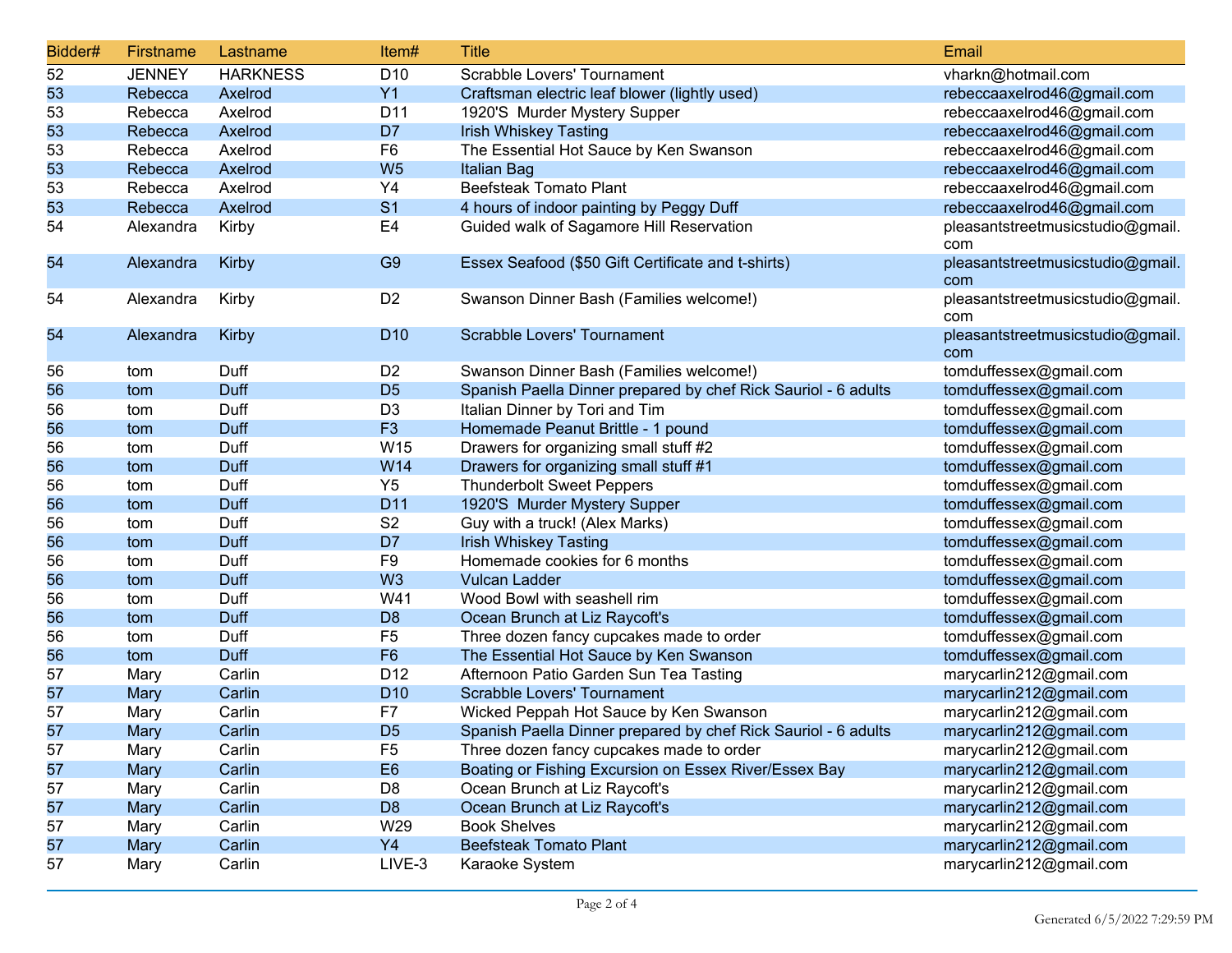| Bidder# | Firstname       | Lastname                    | Item#           | <b>Title</b>                                          | Email                      |
|---------|-----------------|-----------------------------|-----------------|-------------------------------------------------------|----------------------------|
| 57      | Mary            | Carlin                      | D <sub>3</sub>  | Italian Dinner by Tori and Tim                        | marycarlin212@gmail.com    |
| 57      | Mary            | Carlin                      | Y <sub>6</sub>  | Peppi Grande Sweet Pepper Plant                       | marycarlin212@gmail.com    |
| 57      | Mary            | Carlin                      | F <sub>2</sub>  | Special Occasion cake by Lindle                       | marycarlin212@gmail.com    |
| 58      |                 | ART/Melanie MCDONALD        | F7              | Wicked Peppah Hot Sauce by Ken Swanson                | weeartie@yahoo.com         |
| 58      |                 | <b>ART/Melanie MCDONALD</b> | D <sub>2</sub>  | Swanson Dinner Bash (Families welcome!)               | weeartie@yahoo.com         |
| 58      |                 | ART/Melanie MCDONALD        | D7              | <b>Irish Whiskey Tasting</b>                          | weeartie@yahoo.com         |
| 58      |                 | <b>ART/Melanie MCDONALD</b> | D <sub>8</sub>  | Ocean Brunch at Liz Raycoft's                         | weeartie@yahoo.com         |
| 58      |                 | ART/Melanie MCDONALD        | D11             | 1920'S Murder Mystery Supper                          | weeartie@yahoo.com         |
| 58      |                 | <b>ART/Melanie MCDONALD</b> | F1              | Homemade Hermit Cookies - 2 dozen                     | weeartie@yahoo.com         |
| 58      |                 | ART/Melanie MCDONALD        | F <sub>2</sub>  | Special Occasion cake by Lindle                       | weeartie@yahoo.com         |
| 58      |                 | <b>ART/Melanie MCDONALD</b> | <b>Y4</b>       | <b>Beefsteak Tomato Plant</b>                         | weeartie@yahoo.com         |
| 58      |                 | <b>ART/Melanie MCDONALD</b> | G12             | Ripple on the Water (\$20 Gift Certificate)           | weeartie@yahoo.com         |
| 58      |                 | <b>ART/Melanie MCDONALD</b> | E <sub>5</sub>  | Sunset Cruise on Beautiful Lake Chebacco              | weeartie@yahoo.com         |
| 58      |                 | <b>ART/Melanie MCDONALD</b> | F <sub>6</sub>  | The Essential Hot Sauce by Ken Swanson                | weeartie@yahoo.com         |
| 59      | Louise          | Marsh                       | F <sub>6</sub>  | The Essential Hot Sauce by Ken Swanson                | louisemarsh@comcast.net    |
| 61      | Laurel          | Charette                    | D <sub>2</sub>  | Swanson Dinner Bash (Families welcome!)               | lycharette8@gmail.com      |
| 61      | Laurel          | Charette                    | F <sub>6</sub>  | The Essential Hot Sauce by Ken Swanson                | lycharette8@gmail.com      |
| 61      | Laurel          | Charette                    | E <sub>3</sub>  | Sunset Sail in Gloucester Harbour for 4 people        | lycharette8@gmail.com      |
| 63      | eizabeth        | lenart                      | F7              | Wicked Peppah Hot Sauce by Ken Swanson                | elenart@comcast.net        |
| 63      | eizabeth        | lenart                      | D <sub>6</sub>  | Southeast Asian-style curried fish dinner             | elenart@comcast.net        |
| 63      | eizabeth        | lenart                      | D <sub>2</sub>  | Swanson Dinner Bash (Families welcome!)               | elenart@comcast.net        |
| 63      | eizabeth        | lenart                      | D <sub>1</sub>  | Peruvian dinner with Art and Melanie                  | elenart@comcast.net        |
| 63      | eizabeth        | lenart                      | G <sub>1</sub>  | Crave Restaurant - \$50 Gift Certificate              | elenart@comcast.net        |
| 64      | Tudy            | <b>Bartlett</b>             | G4              | Main Street Nails and Spa gift certificate (\$20)     | tudybartlett@gmail.com     |
| 64      | <b>Tudy</b>     | <b>Bartlett</b>             | D <sub>10</sub> | <b>Scrabble Lovers' Tournament</b>                    | tudybartlett@gmail.com     |
| 64      | Tudy            | <b>Bartlett</b>             | D7              | <b>Irish Whiskey Tasting</b>                          | tudybartlett@gmail.com     |
| 65      | Lyn             | <b>Towne-Smith</b>          | F <sub>6</sub>  | The Essential Hot Sauce by Ken Swanson                | lalts25@gmail.com          |
| 65      | Lyn             | Towne-Smith                 | Y <sub>5</sub>  | <b>Thunderbolt Sweet Peppers</b>                      | lalts25@gmail.com          |
| 65      | Lyn             | <b>Towne-Smith</b>          | L2              | Soap Making                                           | lalts25@gmail.com          |
| 66      | bethany         | swanson                     | PAC4            | Hand-knit Shawl by Crystal Davis                      | bethanyq@yahoo.com         |
| 67      | Elizabeth       | Raycroft                    | G2              | Corliss Brothers Gift Certificate (\$50)              | eraycroft@gmail.com        |
| 67      | Elizabeth       | Raycroft                    | G <sub>5</sub>  | Passports Restaurant (\$25)                           | eraycroft@gmail.com        |
| 67      | Elizabeth       | Raycroft                    | D7              | <b>Irish Whiskey Tasting</b>                          | eraycroft@gmail.com        |
| 68      | Sandy           | Osborn                      | G18             | The Scrapbook \$75 Gift Certificate. (Custom Framing) | ssosborn1949@gmail.com     |
| 68      | Sandy           | Osborn                      | G15             | Hanging plant from Meadowbrook Farms                  | ssosborn1949@gmail.com     |
| 68      | Sandy           | Osborn                      | G10             | Windward Grille \$25 Gift Certificate                 | ssosborn1949@gmail.com     |
| 69      | Colby           | Davis                       | E2              | Morning Whale Watch trip for 4 adults/children        | cdav77@hotmail.com         |
| 70      | Diana           | Hughes                      | D7              | <b>Irish Whiskey Tasting</b>                          | dianahughes07@gmail.com    |
| 71      | <b>Jennifer</b> | Sauriol                     | F <sub>6</sub>  | The Essential Hot Sauce by Ken Swanson                | Jennifer.sauriol@gmail.com |
| 71      | Jennifer        | Sauriol                     | F <sub>6</sub>  | The Essential Hot Sauce by Ken Swanson                | Jennifer.sauriol@gmail.com |
| 71      | Jennifer        | Sauriol                     | LIVE-4          | Bottle of Redbreast Irish Whiskey                     | Jennifer.sauriol@gmail.com |
| 71      | Jennifer        | Sauriol                     | G14             | The Farm Bar & Grille \$50 Gift Certificate           | Jennifer.sauriol@gmail.com |